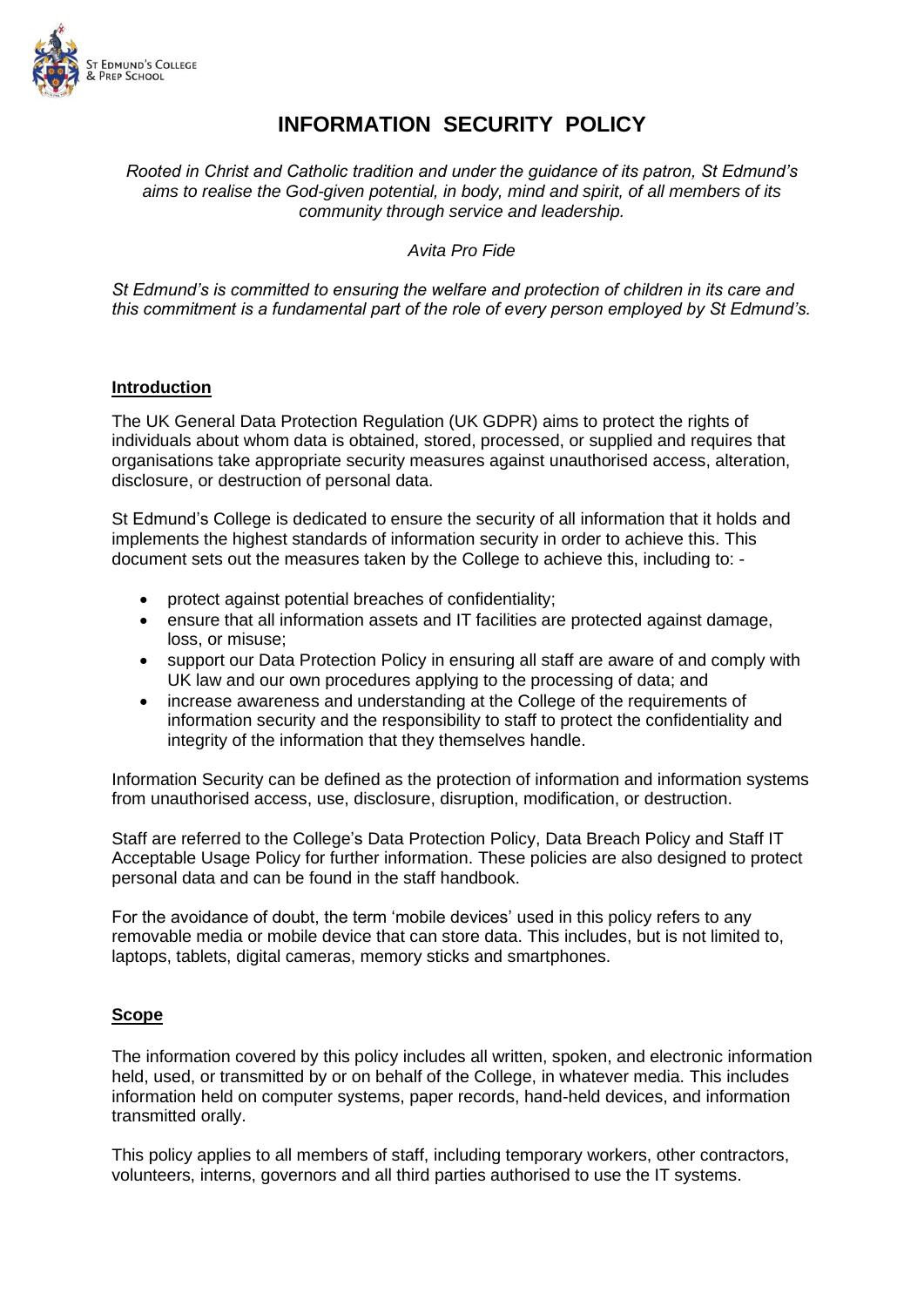

All members of staff are required to familiarise themselves with its content and comply with the provisions contained in it. Breach of this policy will be treated as a disciplinary offence which may result in disciplinary action under the College's Disciplinary Policy and Procedure up to and including summary dismissal depending on the seriousness of the breach.

This policy does not form part of any individual's terms and conditions of employment with the College and is not intended to have contractual effect. Changes to data protection legislation will be monitored and further amendments may be required to this policy in order to remain compliant with legal obligations.

### **General Principles**

All data stored on our IT systems are to be classified appropriately (including, but not limited to, personal data, sensitive personal data, and confidential information. Further details on the categories of data can be found in the College's Data Protection Policy and Record of Processing Activities). All data so classified must be handled appropriately in accordance with its classification.

Staff should discuss with IT Department the appropriate security arrangements for the type of information they access in the course of their work.

All data stored on our IT Systems and our paper records shall be available only to members of staff with legitimate need for access and shall be protected against unauthorised access and/or processing and against loss and/or corruption.

All IT Systems are to be installed, maintained, serviced, repaired, and upgraded by IT Department or by such third party/parties as the IT Department may authorise.

The responsibility for the security and integrity of all IT Systems and the data stored thereon (including, but not limited to, the security, integrity, and confidentiality of that data) lies with IT Department unless expressly stated otherwise.

All staff have an obligation to report actual and potential data protection compliance failures to the Bursar who shall investigate the breach. Any breach which is either known or suspected to involve personal data or sensitive personal data shall be reported to the Data Protection Officer (full details of the officer can be found in our Data Protection Policy).

### **Physical Security and Procedures**

Paper records and documents containing personal information, sensitive personal information, and confidential information shall be positioned in a way to avoid them being viewed by people passing by as much as possible, e.g. through windows. At the end of the working day, or when you leave your desk unoccupied, all paper documents shall be securely locked away to avoid unauthorised access.

Locked cupboards and filing cabinets shall be used to store paper records when not in use.

Paper documents containing confidential personal information should not be left on office and classroom desks, on staffroom tables, or pinned to noticeboards where there is general access unless there is legal reason to do so and/or relevant consents have been obtained. You should take particular care if documents must be taken out of the College.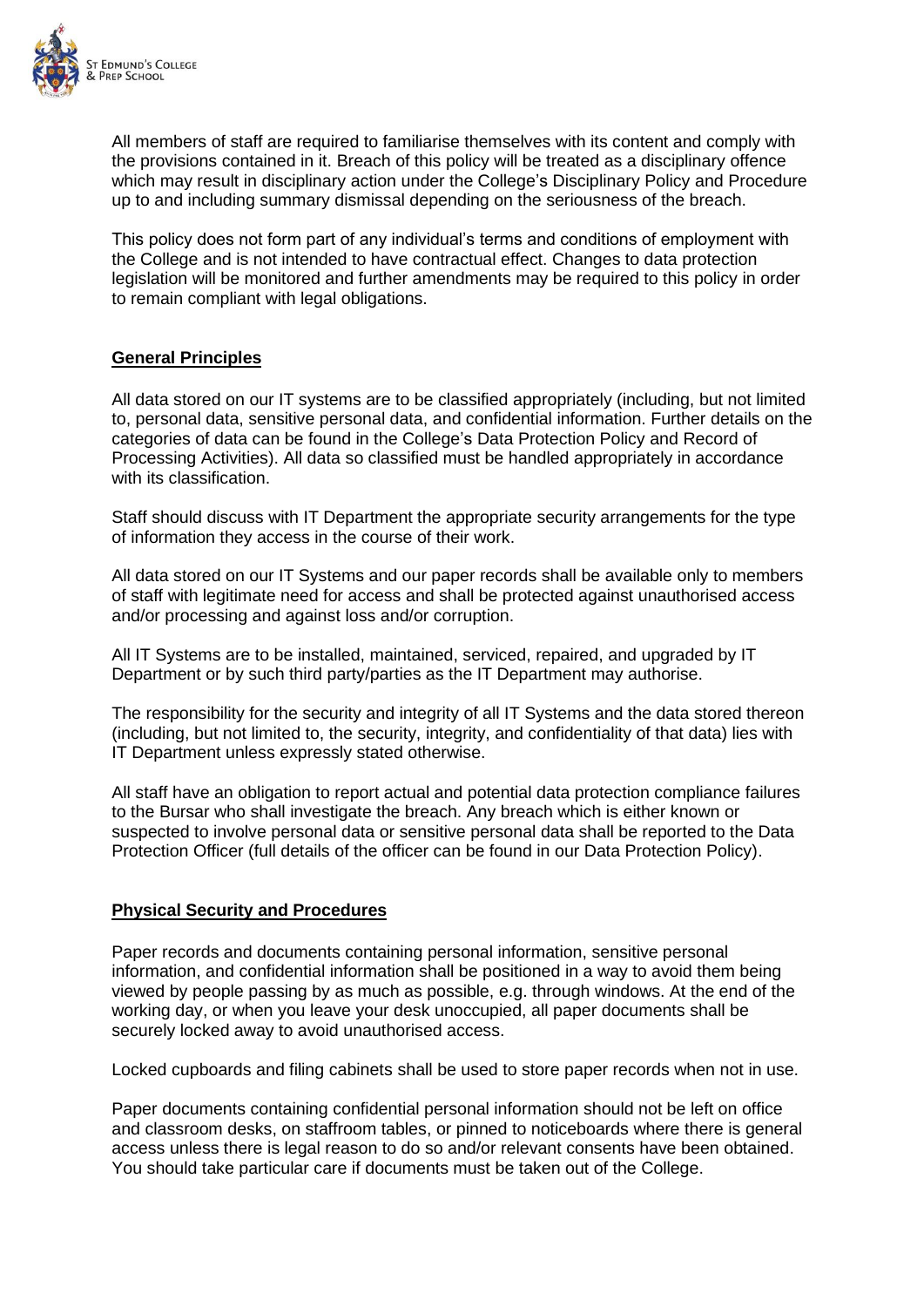

The physical security of buildings and storage systems shall be reviewed on a regular basis. If you find the security to be insufficient, you must inform the Bursar as soon as possible. Increased risks of vandalism and or burglary shall be taken into account when assessing the level of security required.

The College has a video intercom system at both the College reception and the prep school to minimise the risk of unauthorised people from entering the College premises. All external doors are fitted with a card based access control system which only allows access to staff and students who are permitted access.

Sensitive areas including the IT Department and Accounts office are fitted with security alarms.

CCTV Cameras are in use at the College and monitored by the IT Department. Security lighting is in place around the site.

Visitors must sign in at the reception and be accompanied at all times by a member of staff and never be left alone in areas where they could have access to confidential information.

## **Computers and IT**

### **Responsibilities of the IT Department**

The IT Department, shall be responsible for the following:

- ensuring that all IT Systems are assessed and deemed suitable for compliance with the College's security requirements;
- ensuring that IT Security standards within the College are effectively implemented and regularly reviewed, working in consultation with the College's management, and reporting the outcome of such reviews to the College's management;

Furthermore, the IT Department shall be responsible for the following:

- assisting all members of staff in understanding and complying with this policy;
- providing all members of staff with appropriate support and training in IT Security matters and use of IT Systems;
- ensuring that all members of staff are granted levels of access to IT Systems that are appropriate for each member, taking into account their job role, responsibilities, and any special security requirements;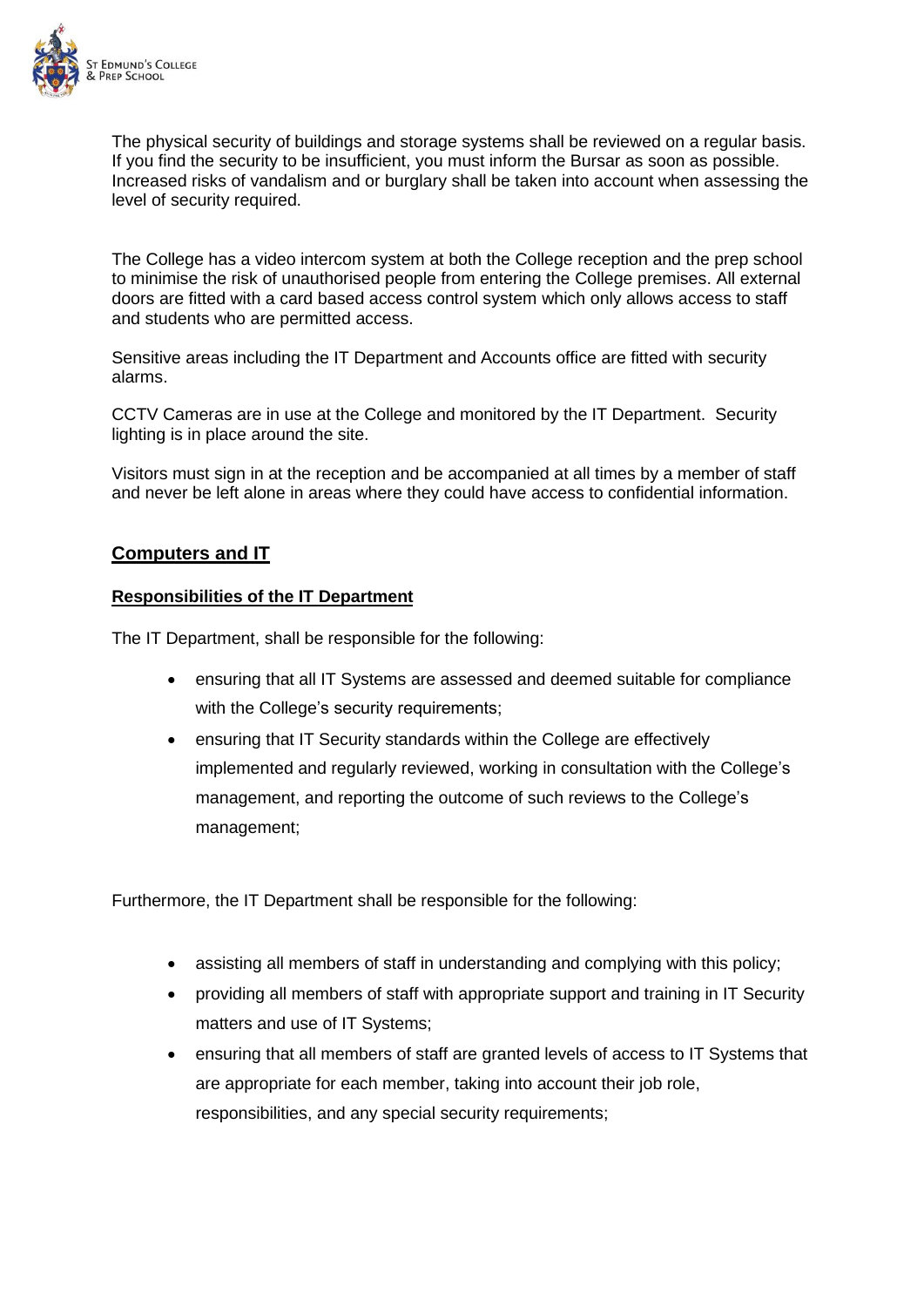

- receiving and handling all reports relating to IT Security matters and taking appropriate action in response [including, in the event that any reports relate to personal data, informing the Data Protection Officer];
- taking proactive action, where possible, to establish and implement IT security procedures and raise awareness among members of staff;
- monitoring all IT security within the College and taking all necessary action to implement this policy and any changes made to this policy in the future; and
- ensuring that regular backups are taken of all data stored within the IT Systems at regular intervals and that such backups are stored at a suitable location offsite.

### **Responsibilities – Members of Staff**

All members of staff must comply with all relevant parts of this policy at all times.

Computers and other electronic devices should be locked when not in use to minimise the accidental loss or disclosure.

You must immediately inform IT Department of any and all security concerns relating to the IT Systems which could or has led to a data breach as set out in the Breach Notification Policy.

Any other technical problems (including, but not limited to, hardware failures and software errors) which may occur on the IT systems shall be reported to the IT Department immediately.

You are not entitled to install any software of your own without the approval of the IT Department. Any software belonging to you must be approved by the IT Department and may only be installed where that installation poses no security risk to the IT systems and where the installation would not breach any licence agreements to which that software may be subject.

Prior to installation of any software onto the IT Systems, you must obtain permission by the IT Department. This permission must clearly state which software you may install, and onto which computer(s) or device(s) it may be installed.

The usage of USB memory sticks and external hard drives is strictly prohibited

If you detect any virus this must be reported immediately to the IT Department (this applies even where the anti-virus software automatically resolves the problem).

### **Access Security**

All members of staff are responsible for the security of the equipment allocated to or used by them and must not allow it to be used by anyone other than in accordance with this policy.

The College has multiple security systems in place. These prevent individuals from unauthorised access and to protect the College's network. The College provides online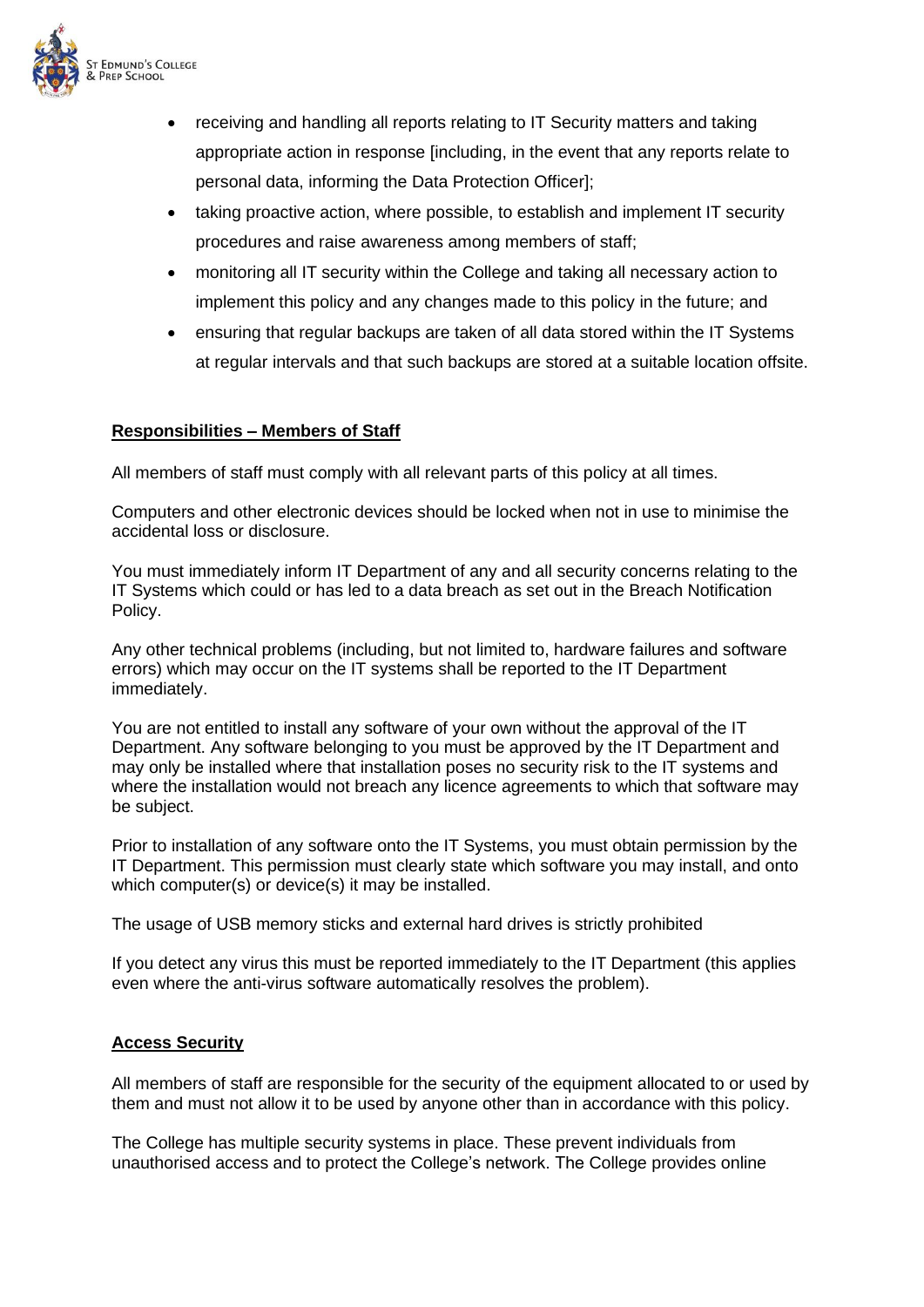

training to individuals about e-safety to ensure everyone is aware of how to protect the College's network and themselves.

All IT Systems (in particular mobile devices) shall be protected with a secure password or passcode, or such other form of secure log-in system as approved by the IT Department. All passwords must, where the software, computer, or device allows:

- a) be at least 6 characters long including both numbers and letters;
- b) be changed on a regular basis;
- c) cannot be a recently used password;
- d) not be obvious or easily guessed (e.g. birthdays or other memorable dates,

memorable names, events, or places etc.)

Passwords must be kept confidential and must not be made available to anyone else unless authorised by a member of the Senior Leadership Team who will liaise with the IT Department as appropriate. Any member of staff who discloses his or her password to another employee in the absence of express authorisation will be liable to disciplinary action under the College's Disciplinary Policy and Procedure. Any member of staff who logs on to a computer using another member of staff's password will be liable to disciplinary action up to and including summary dismissal for gross misconduct.

If you forget your password, you should notify the IT Department to have your access to the IT Systems restored. You must set up a new password immediately upon the restoration of access to the IT Systems.

Computers and other electronical devices with displays and user input devices (e.g. mouse, keyboard, touchscreen etc.) shall be protected with a screen lock that will activate after a period of inactivity. You may not change this this time period or disable the lock.

All mobile devices provided by the College, shall be set to lock, sleep, or similar, after a period of inactivity, requiring a password, passcode, or other form of log-in to unlock, wake or similar. You may not alter this time period.

Staff should be aware that if they fail to log off and leave their computer unattended they may be held responsible for another user's activities on their terminal in breach of this policy, the College's Data Protection Policy and/or the requirement for confidentiality in respect of certain information.

### **Data Security**

Personal data sent over the College network will be encrypted or otherwise secured. All members of staff are prohibited from downloading, installing, or running software from external sources without obtaining prior authorisation from the IT Department who will consider bona fide requests for work purposes. Please note that this includes instant messaging programs, screen savers, photos, video clips, games, music files and opening any documents or communications from unknown origins. Where consent is given all files and data should always be virus checked before they are downloaded onto the College's systems.

You may connect your own devices (including, but not limited to, laptops, tablets, and smartphones) to the College's Wi-Fi provided that you follow the IT Department's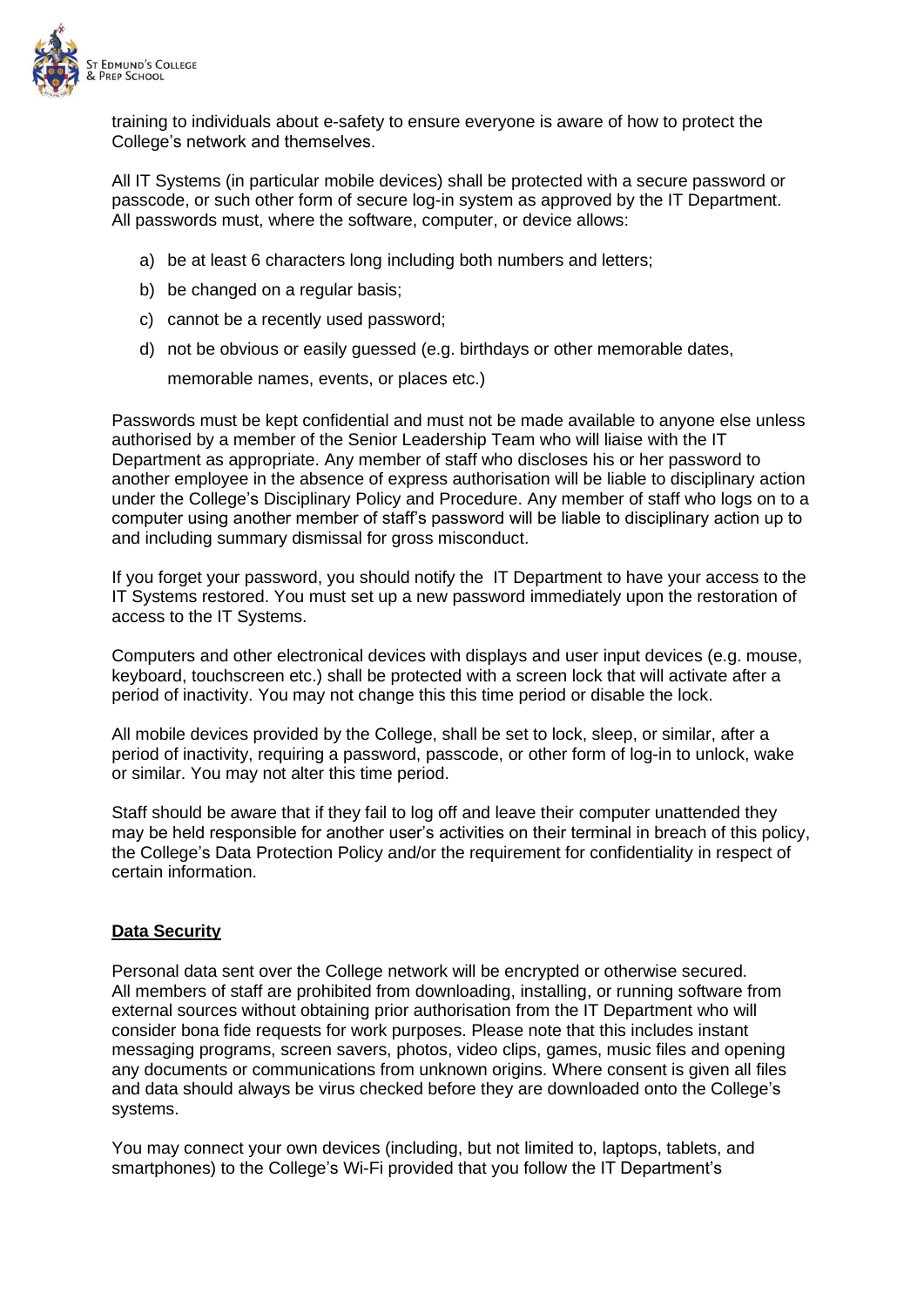

requirements and instructions governing this use. All usage of your own device(s) whilst connected to the College's network or any other part of the IT Systems is subject to all relevant College Policies (including, but not limited to, this policy). The IT Department may at any time disconnect any such devices without notice.

### **Electronic Storage of Data**

You should not store any personal data on any mobile device, USB memory stick or external hard drive, whether such device belongs to the College or otherwise without prior written approval of the the Bursar. You should delete data copied onto any of these devices as soon as possible and make sure it is stored on the College's computer network or within Microsoft 365 in order for it to be backed up.

All electronic data must be securely backed up by the end of the each working day and is done by IT Department.

### **Home Working**

You should not take confidential or other information home without prior permission from the Bursar, and only do so where satisfied appropriate technical and practical measures are in place within your home to maintain the continued security and confidentiality of that information.

When you have been given permission to take confidential or other information home, you must ensure that:

- a) the information is kept in a secure and locked environment where it cannot be accessed by anybody but yourself.
- b) all confidential material that requires disposal is shredded or, in the case of electronical material, securely destroyed as soon as any need for its retention has passed.

### **Communications, Transfer, Internet, and Email Use**

When using the College's IT Systems you are subject to and must comply with this policy and the Staff IT Acceptable Usage Policy.

The College work to ensure the systems do protect pupils and staff and are reviewed and improved regularly.

If staff or pupils discover unsuitable sites or any material which would be unsuitable, this should be reported to the IT Department.

Regular checks are made to ensure that filtering methods are appropriate, effective, and reasonable and that users access only appropriate material as far as possible. This is not always possible to guarantee and the College cannot accept liability for the material accessed or its consequence.

All personal information, and in particular sensitive personal information and confidential information should be encrypted before being sent by email or sent by tracked DX (secure courier document exchange) or recorded delivery.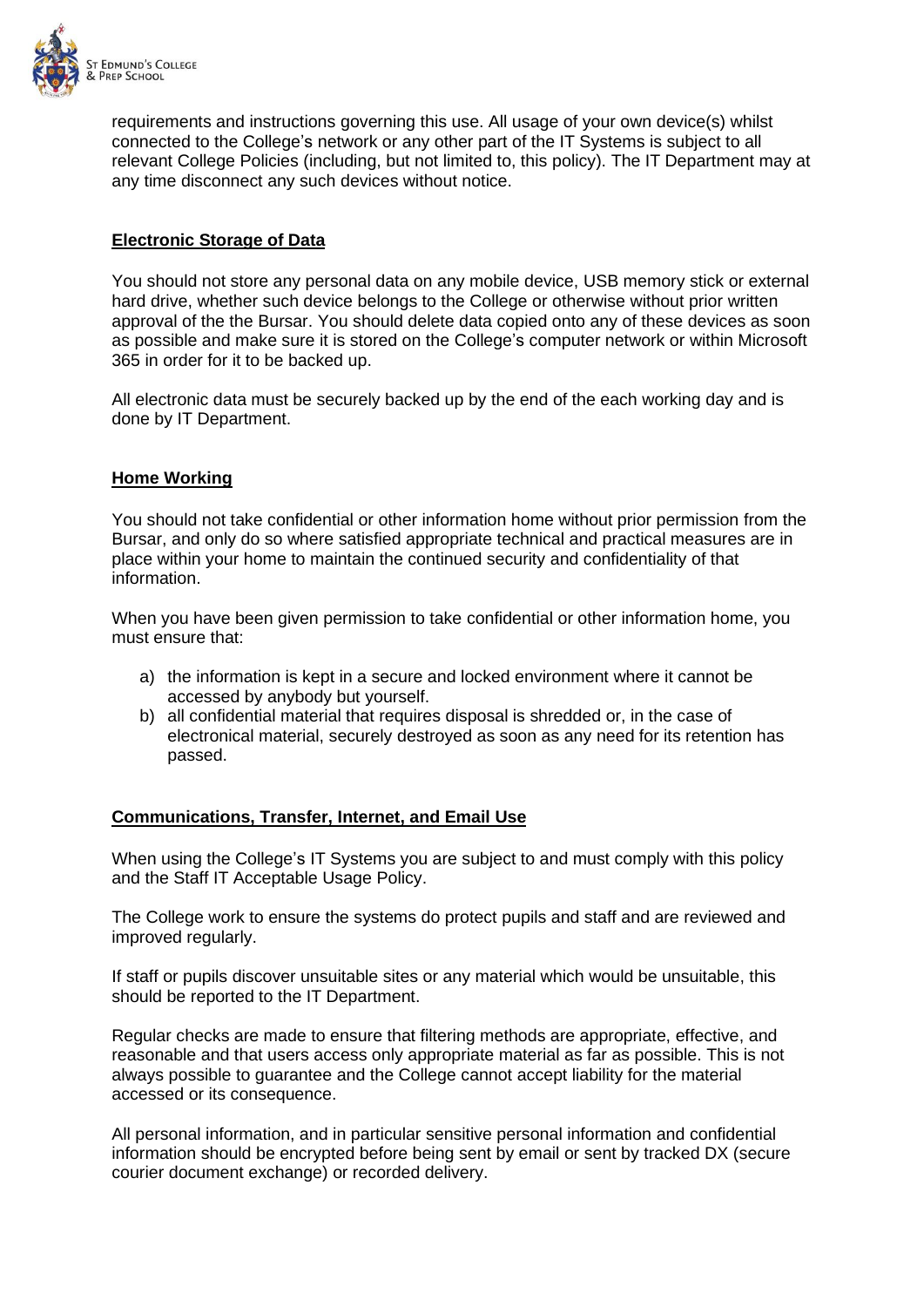

Postal, DX and email addresses should be checked and verified before you send information to them. In particular you should take extra care with email addresses where auto-complete features may have inserted incorrect addresses.

You should be careful about maintaining confidentiality when speaking in public places.

You should make sure to mark confidential information 'confidential' and circulate this information only to those who need to know the information in the course of their work for the College.

Personal or confidential information should not be removed from the College without prior permission from the Bursar except where the removal is temporary and necessary. When such permission is given you must take all reasonable steps to ensure that the integrity of the information and the confidentiality are maintained. You must ensure that the information is:

- a) not transported in see-through or other un-secured bags or cases;
- b) not read in public places (e.g. waiting rooms, cafes, trains, etc.); and
- c) not left unattended or in any place where it is at risk (e.g. in car boots, cafes, etc.)

#### **Reporting Security Breaches**

All concerns, questions, suspected breaches, or known breaches shall be referred immediately to the Bursar. All members of staff have an obligation to report actual or potential data protection compliance failures.

When receiving a question or notification of a breach, the Bursar shall immediately assess the issue, including but not limited to, the level of risk associated with the issue, and shall take all steps necessary.

Members of staff shall under no circumstances attempt to resolve an IT security breach on their own without first consulting the IT Department. Any attempt to resolve an IT security breach by a member of staff must be under the instruction of, and with the express permission of, the IT Department.

Missing or stolen paper records or mobile devices, computers or physical media containing personal or confidential information should be reported immediately to the Bursar.

All IT security breaches shall be fully documented.

Full details on how to notify of data breaches are set out in the Data Breach Policy.

### **Related Policies**

Staff should refer to the following policies that are related to this information security policy:

- Staff IT Acceptable Usage Policy
- Data Breach policy;
- Data Protection Policy.